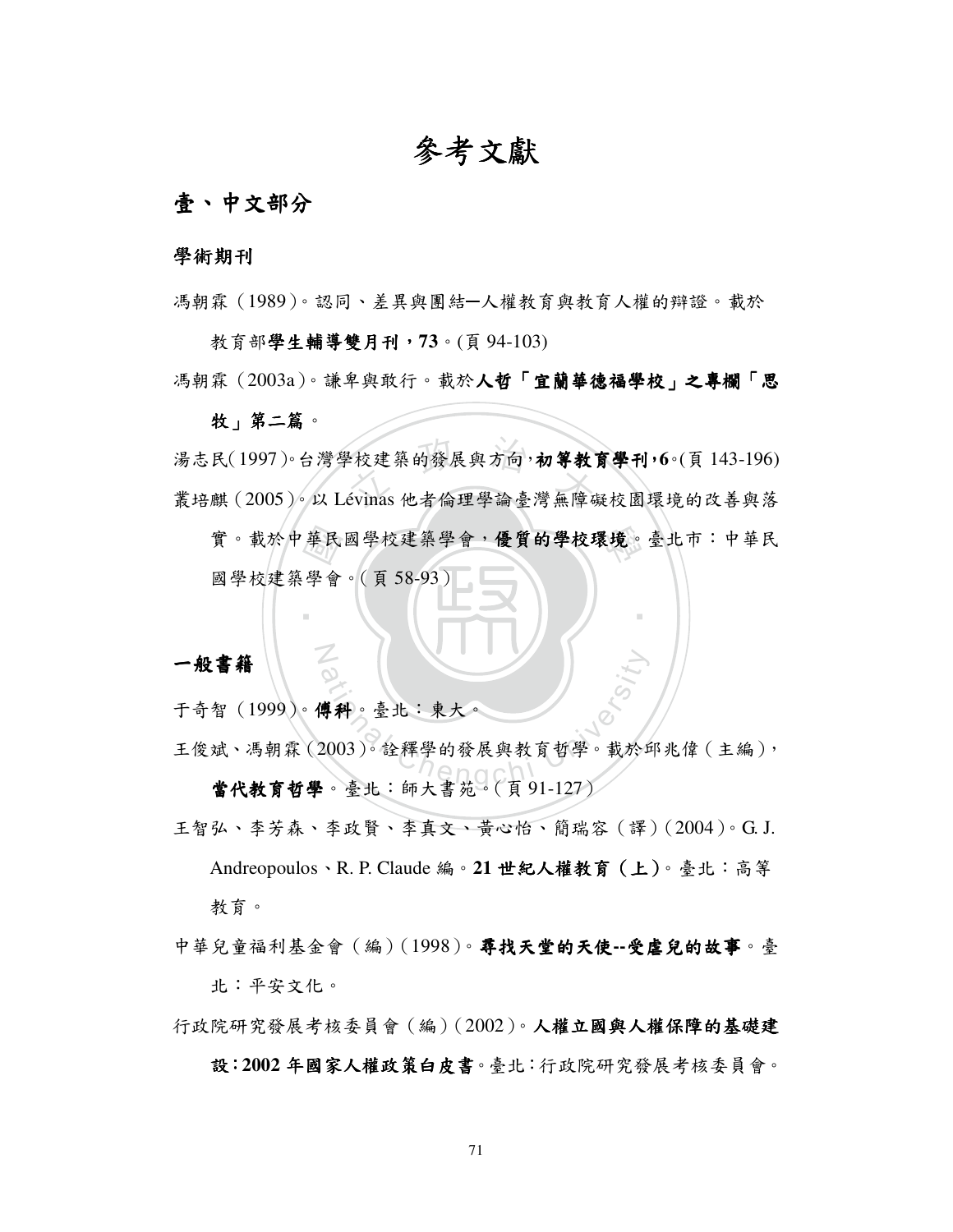呂小陸(2004)。當代道德教育的困境與出路-Zygmunt Bauman 的後現代

倫理分析。載於蘇永明 (主編), 後現代與教育。臺北:師大書苑。(頁 145-194)

李茂生(1992)。法律與生活。臺北:正中。

何乏筆、楊凱麟、龔卓君(譯)(2006)。F. Gros 著。傅柯考。臺北:麥田。 林文源 ( 譯 ) (2002)。T. Spargo 著。傳科與酷兒理論。臺北: 貓頭鷹。 季廣茂(譯)(2004)。F. Dosse 著。從結構到解構:法國 **20** 世紀思想主潮

**(** 下卷**)**。北京:中央編譯。

人權教育的理論與實踐。臺北<br>I. Miller 著。傅柯的生死愛慾。 洪如玉(編著)(2006)。人權教育的理論與實踐。臺北:五南。

高毅 (譯)(1995)。J. Miller 著。傅柯的生死愛慾。臺北:時報。

徐文瑞(譯)(1998)。R. Rorty 著。偶然、反諷與團結。臺北: 麥田。

陳漢森(1997)。失控教室一教室管理心法及技巧。臺北縣:稻田。

教育部(2008)。97 友善校園工作手冊。臺北:教育部。 998)<br>。失<br>。97

馮朝霖(2002)。「希望的種籽」撒往何處?,載於蔣興儀、簡瑞容(譯),

希望的種籽」撒往何處?,載於蔣興儀、<br>2<br>**利與責任的學習**。臺北:高等教育。<br>**民主社會的人權理念與經驗**。臺北:五侯<br>傅柯規訓權力在教育上的實踐與省思。 人權教育一權利與責任的學習。臺北:高等教育。 彭堅汶(2008)。民主社會的人權理念與經驗。臺北:五南。

黃文定(2004)。傅柯規訓權力在教育上的實踐與省思。載於蘇永明(主

編),後現代與教育。臺北:師大書苑。(頁 29-70)

張文軍(1998)。後現代教育。臺北:揚智。

張南星 ( 譯 ) (1995 )。Krishnamurti 著。 人生 • 教育 • 學習。臺北:方智。

楊大春(1996)。後結構主義。臺北:揚智。

楊孝明 ( 譯 ) (1994)。I. Berlin 著。以撒·柏林對話錄。臺北:正中。

楊洲松(2005)。人權教育:理念、實踐與問題。載於楊洲松(主編)。人

權教育與師資培育。臺北:五南。(頁2-33)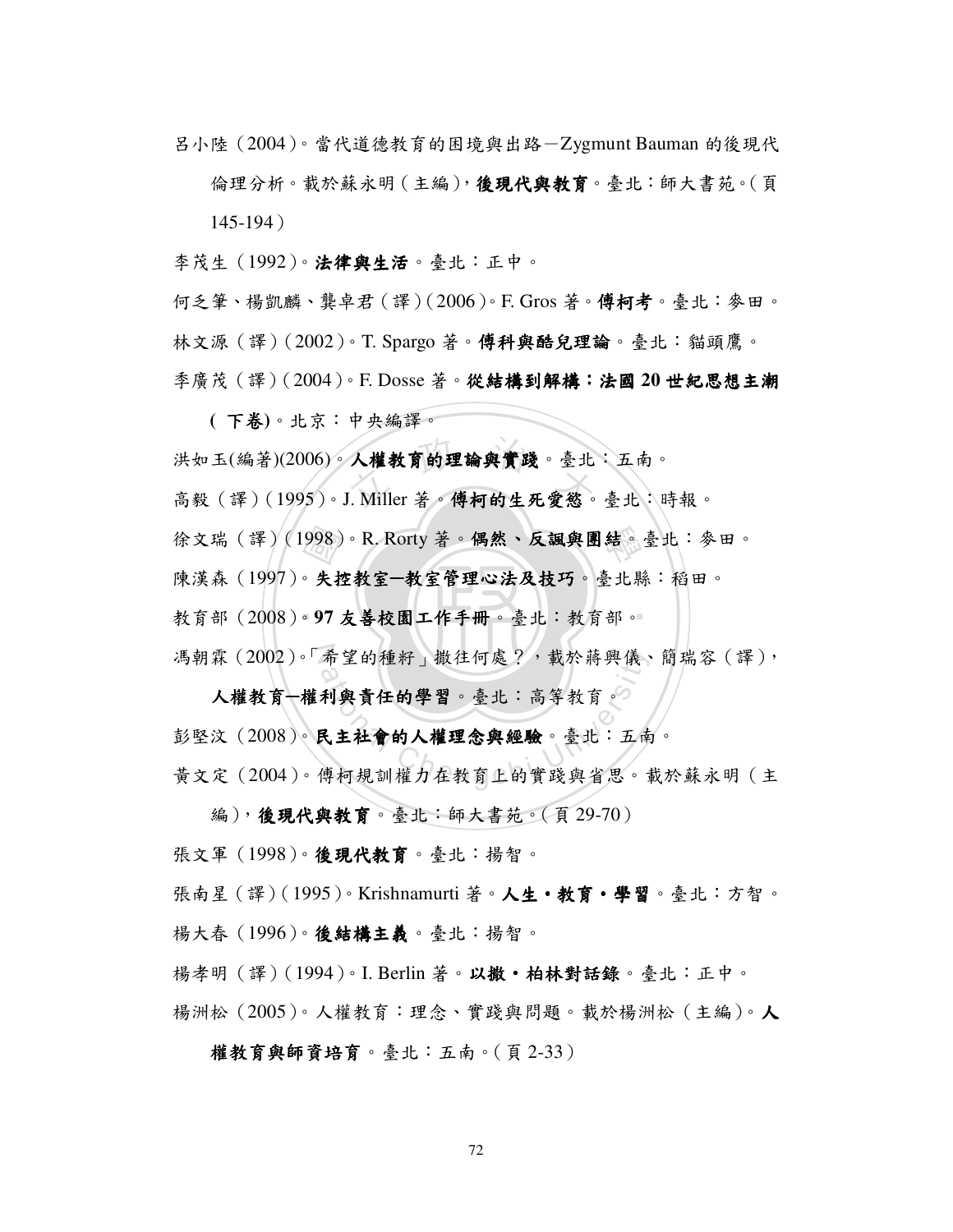楊凱麟(譯)(2000)。G. Deleuze 著。德勒茲論傅柯。臺北:麥田。

雷菘生 (譯)(2000)。F. W. Nietzsche 著。查拉圖斯特拉如是說。臺北: 臺灣中華。

雷敦龢 (編) (2000)。人權:以人為基礎。臺北:輔仁大學。

鄭義愷 (譯) (2005)。M. Foucault 著。**傅柯說真話**。臺北:群學。

劉北成、楊遠嬰(譯)(1998)。M. Foucault 著。監視與懲罰**─**監獄的誕生。

臺北:桂冠。

高等教育区<br>• R. E Koetzsch 著。另類理念學 蔣興儀、簡瑞容(譯)(2002)。B. A. Reardon 著。人權教育一權利與責任 的學習。臺北:高等教育。

學 薛曉華(譯)(2002)。R. E Koetzsch 著。另類理念學校在美國的實踐。臺 北:高等教育。

育 後 書 蘇永明(2004)。後現代的主要觀點。載於蘇永明(主編),後現代與教育。

‧

臺北:師大書苑。(頁1-27)

蘇永明 (2006)。主體的爭議與教育。臺北:心理。 <sup>a</sup>t<sup>i</sup>ona<sup>l</sup> <sup>C</sup>hengch<sup>i</sup> <sup>U</sup>nivers<sup>i</sup>t<sup>y</sup>

#### 學位論文

甘可欣(2002)。從傅柯的權力論述觀點檢視國內訓輔制度趨勢發展。國

立新竹師範學院國民教育研究所碩士論文,未出版,臺北。 朱摩忠(2006)。臺北市立國民中學教師輔導與管教學生現況與問題之研

究。國立政治大學教育學院學校行政碩士班論文,未出版,台北。 李文商(2006)。桃園縣國民中學學生基本人權與校園人權認知調查研究。

國立政治大學教育學院學校行政碩士班論文,未出版,台北。

李正偉(1995)。由意識形態教化、管制與規訓論臺灣國民中、小學教育

與校園空間。國立臺灣大學建築與城鄉研究所碩士論文,未出版,臺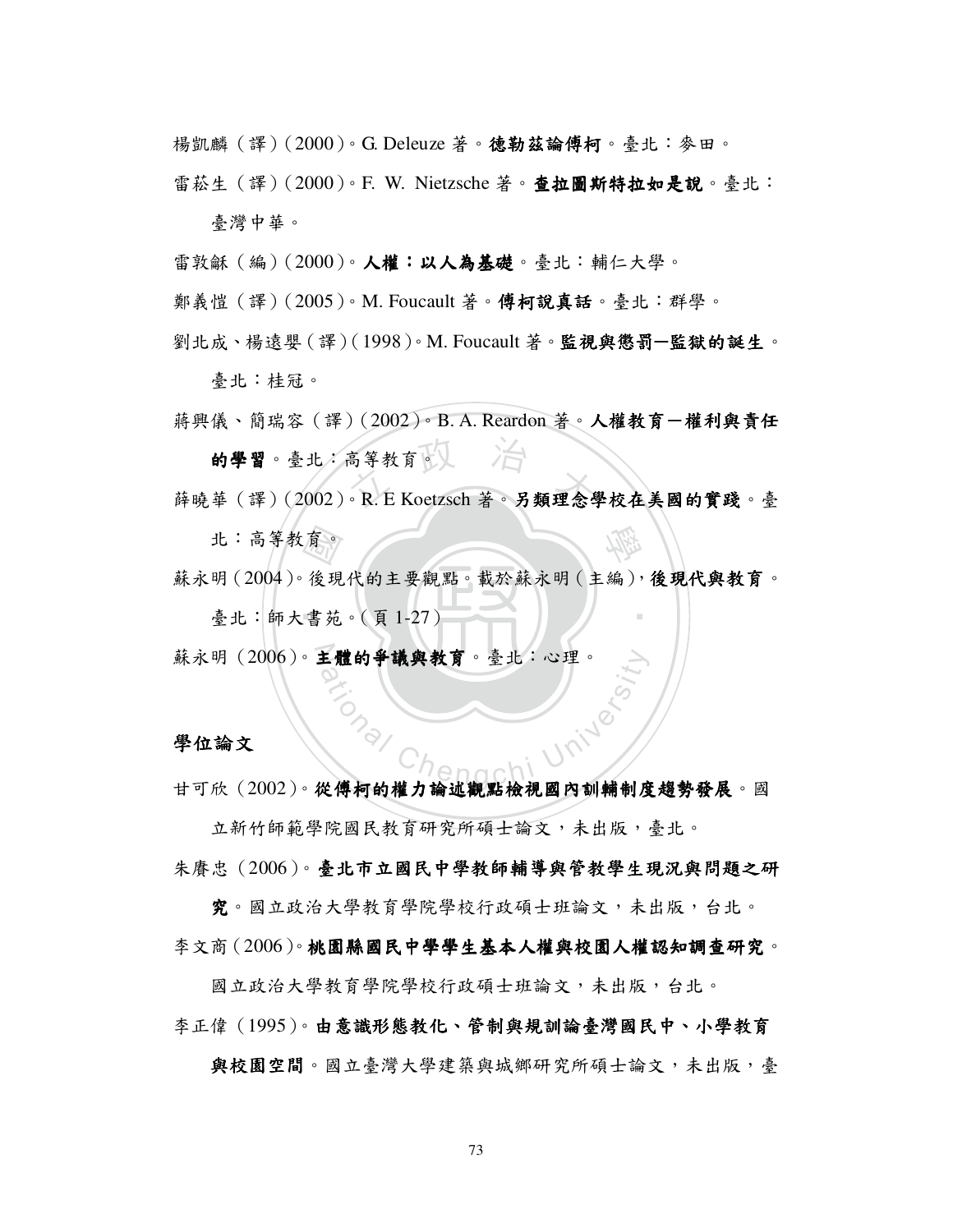北。

何文馨(2006)。人權教育與校規演變—以兩所國民中學為焦點之比較研

究。國立政治大學教育學系教育哲學組碩士論文,未出版,台北。 林綠紅 (1996)。論傅科之權力、知識與身體的關係。輔仁大學哲學研究

所碩士論文,未出版,臺北。

林祺文(2004)。國民中學教師校園學生人權實踐之研究一以桃園縣為例。

國立政治大學學校行政碩士班論文,未出版,臺北。

林映蓮(2007)。台南市國民小學人權教育實施現況與困境之研究。國立

臺南大學教育經營與管理研究所碩士論文,未出版,臺南。

臺南大學教育經營與管理研究所碩士論文,未出版,臺南。<br>林師如 (2004)。人權教育研究:教師素養與學生管理取向。國立臺北師

- 會研究所碩士論文,未出版,臺北。 範學院教育政策與管理研究所碩士論文,未出版,臺北。<br>泰 (1992)。訓育社會的形成-米修·傅柯思想之探討。東<br>會研究所碩士論文,未出版,臺北。 ‧ 唐祚泰 (1992)。訓育社會的形成-米修·傅柯思想之探討。東吳大學社
- 翁凱婷(2007)另類學校中的人權教育之研究: 以種籽親子實驗小學為<br>例。國立政治大學教育學系碩士班論文,未出版,台北。<br>陳寶卿(2008)。高雄市國小教師人權教育素養與零體罰管教行為之研究<br>國立屏東教育大學教育行政研究所碩士論文,未出版,屏東。 例。國立政治大學教育學系碩士班論文,未出版,台北。

陳寶卿(2008)。高雄市國小教師人權教育素養與零體罰管教行為之研究。

國立屏東教育大學教育行政研究所碩士論文,未出版,屏東。

黃文定(2000)。Michel Foucault 主體觀之教育蘊義。國立臺灣師範大學

教育研究所碩士論文,未出版,臺北。

- 黃雅嫺(1996)。**論傅科的倫理主體問題**。輔仁大學哲學研究所碩士論文, 未出版,台北。
- 黃錦山(1996)。傅柯規訓概念在成人教育上的意義。國立中正大學成人 及繼續教育研究所碩士論文,未出版,嘉義。
- 張淑倩(2004)。苗栗縣國民小學教育人員管教行為之研究。國立新竹師 範學院國民教育硏究所碩士論文,未出版,新竹。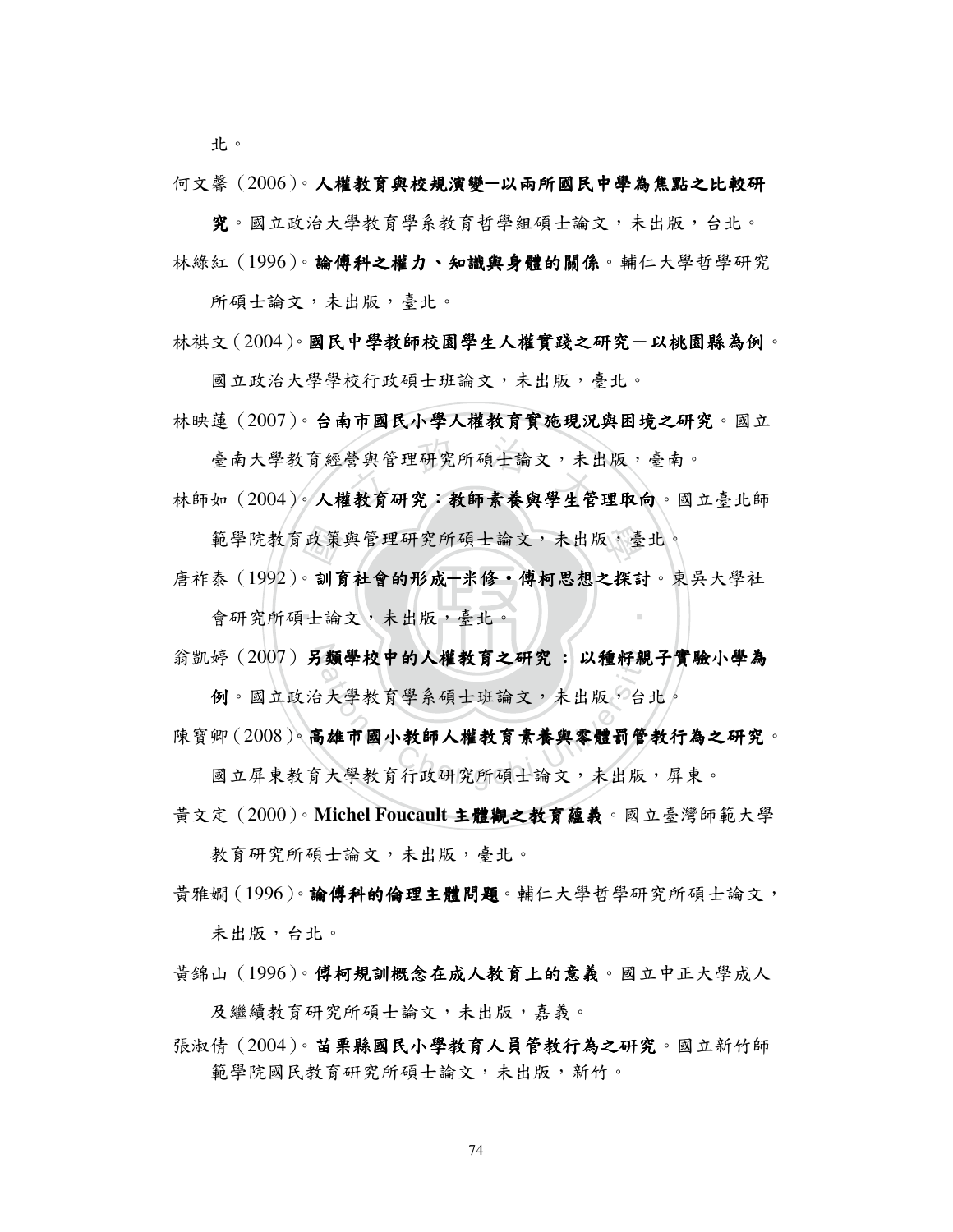張馨丹(2004)。校園人權教育環境之探究一以台南市國民中學為例。國立

成功大學政治經濟研究所碩士論文,未出版,台南。

- 溫俊卿(2008)我國高職學生對校園人權實踐現況認知之研究-以苗栗縣某
	- 高職為例。國立政治大學教育學院學校行政碩士班論文,未出版,台 北。
- 蔡綺芬(2007)。屏東縣高中職教師的學生人權認知與管教行為關係之研

**究**。國立屏東教育大學社會發展學系碩士論文,未出版,屏東。

T論現代主體的建構。國立臺灣<br>文,未出版,台北。 蔡建宏(1996)。傅柯論現代主體的建構。國立臺灣大學法學院社會學研

究所碩士論文,未出版,台北。

立台灣師範大學公民訓育研究所碩士論文,未出版,台北。

- 鄭瑞濱 (1999)。傅柯的「權力」概念。中國文化大學哲學研究所碩士論 廖飛筆 (1999)。國中在職教師與未來教師人權教育態度之調查研究。國<br>立台灣師範大學公民訓育研究所碩士論文,未出版,台北。<br>鄭瑞濱 (1999)。傅柯的「權力」概念。中國文化大學哲學研究所碩士論 文,未出版,臺北。
- 劉信雄(2004)。苗栗縣國民小學教師對人權教育實施現況與態度之研究。

臺北。<br>;栗縣國民小學教師對人權教育實施現況<br><br>學院進修暨推廣部教師在職進修國民教<br>文,未出版,新竹。 國立新竹師範學院進修暨推廣部教師在職進修國民教育研究所學校 行政碩士班論文,未出版,新竹。

謝宗宜(2002)。傅柯論自我的技術。國立政治大學哲學研究所碩士論文, 未出版,台北。

#### 研究報告**/**研討會論文集

- 中國人權協會(主編)(2003)。台灣**-**兒童人權 **:** 指標調查報告。臺北: 指標調查報告 中國人權協會。
- 台灣人權促進會(2006)。2005年台灣人權報告。臺北:前衛。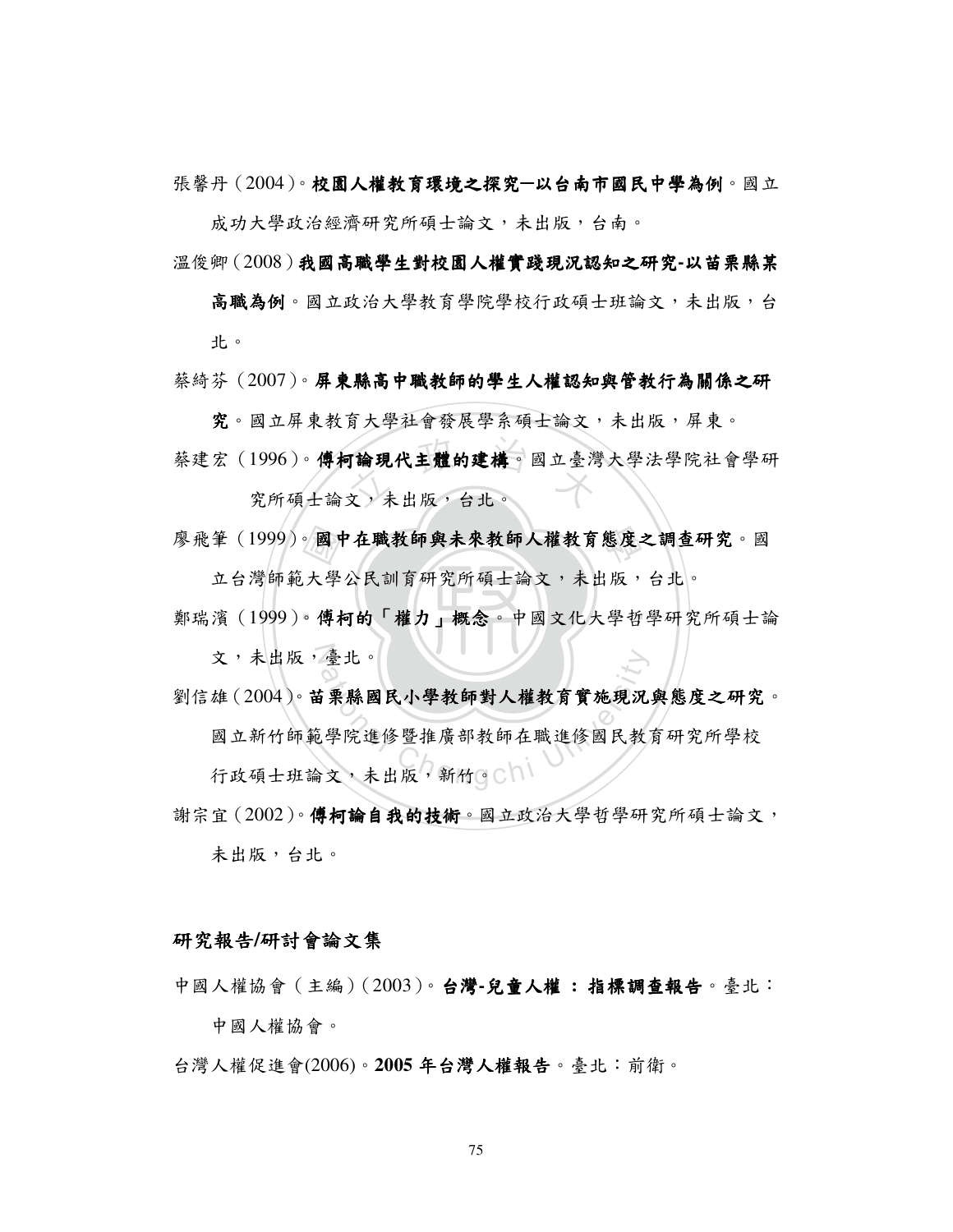李柏佳(2003)。析論國民小學人權教育的理念與實務。載於臺北市立教

育大學主辦之「師資培育機構人權教育課程規劃」研討會論文集(頁 A1-A16),臺北。

- 胡慶山(2003)。人權觀念的歷史發展與展望。載於國史館主辦之「人權 理論與歷史 國際學術研討會論文集,臺北。
- 徐振雄(2003)。後人類時代中的人權通識教育:人性尊嚴的變異或操

控?。載於元智大學主辦之「21世紀大學通識教育與終身教育」學術

研討會論文集,桃園。

- 1)。世界各國推動人權教育之比<br>完。 曾慧佳、徐筱菁(2004)。世界各國推動人權教育之比較研究報告。臺北: 國立臺北師範學院。
- 集,臺北。 馮朝霖(2003b)。人權教育作為一種人權的辯證思考:兼論臺灣人權教育的困境。載於國史館主辦之「人權理論與歷史」國際學術研討會論文<br>第,臺北。 ‧ 的困境。載於國史館主辦之「人權理論與歷史」國際學術研討會論文
- 揚劍豐(2005)。尊重:一個後現代社會的倫理態度。載於樹德科技大學 楊劍豐(2005)。尊重:一個後現代社會的倫理態度。載於樹德科技大學<br>通識教育學院主辦之「人文價值與生命關懷」通識課程實施研討會論<br>文集,高雄。<br>廖福特(2003)。聯合國對國家人權委員會之推動與實踐。載於國史館主 通識教育學院主辦之「人文價值與生命關懷」通識課程實施研討會論 文集,高雄。
- 辦之「人權理論與歷史」國際學術研討會論文集(頁178-215),臺北。 監察院(2005)。第三屆監察院人權保障工作彙總報告。臺北:監察院。

#### 法令規章

教育部人權教育委員會設置要點(2001)。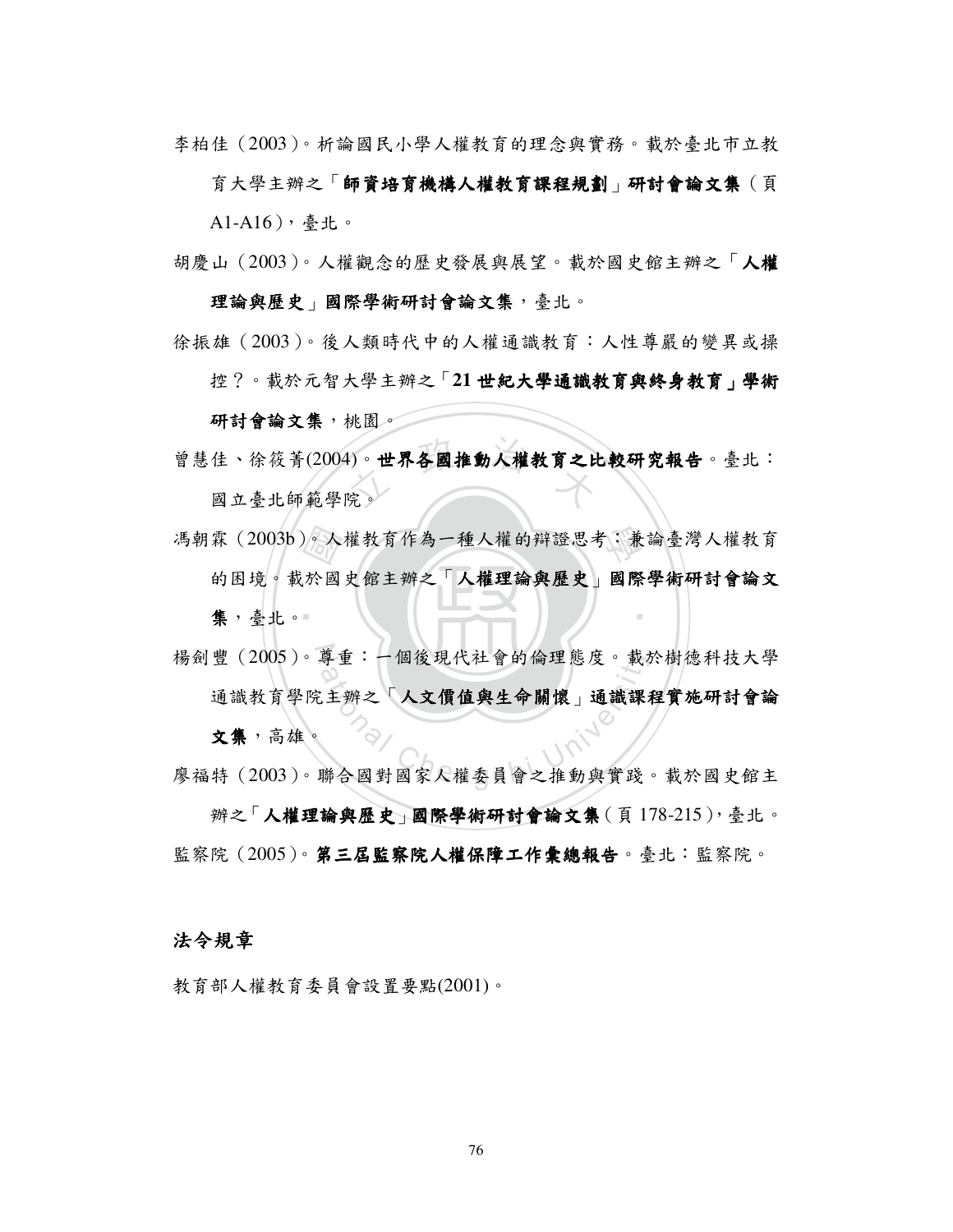#### 網路資料

台灣人權促進會(2008)。宗旨目標。2008年 12月7日, 取自 http://www.tahr.org.tw/index.php/組織運作/宗旨目標/

但昭偉(2002)。阻礙個人權利受到保障的四個因素。載於教育部人權教 育資訊網。2008 年 12 月 8 日取自

http://www.hre.edu.tw/report/new/homepage.html

林安邦(2001)。人權口號具體化、人權教育再出發載於國政評論,91-12。

2004 年 2 月 7 日取自 http://www.npf.org.tw/particle-903-1.html

状 自 intp://www.iipi.org.tw/patu<br><br>「傅柯的系譜學作品──《監視 黃煜文(1999)。試析傅柯的系譜學作品--《監視與懲罰》與《性意識

史》。載於歷史:理論與文化,第 **2** 期。2004 年 2 月 7 日取自

http://htc.emandy.idv.tw/newsletters/002/article02.html<br>斌 (2003)。圓形監獄概念簡述、監視呈現一種社會。<br>與監視字宮, 載於**網络社會學通訊期刊。**2004年2月 ‧ N 葉允斌(2003)。圓形監獄概念簡述、監視呈現一種社會關係、信息科技 與監視宇宙,載於網絡社會學通訊期刊。2004年2月8日取自

http://www.nhu.edu.tw/~society/e-j/33/33-18.htm

u.edu.tw/~society/e-j/33/33-18.htm<br>月 26 日)。體罰辱罵學生? 致用高中否<br>news.yahoo.com/article/url/d/a/081126/78/1 歐素美(2008 年 11 月 26 日)。體罰辱罵學生? 致用高中否認。自由時報。

取自 http://tw.news.yahoo.com/article/url/d/a/081126/78/1a3mo.html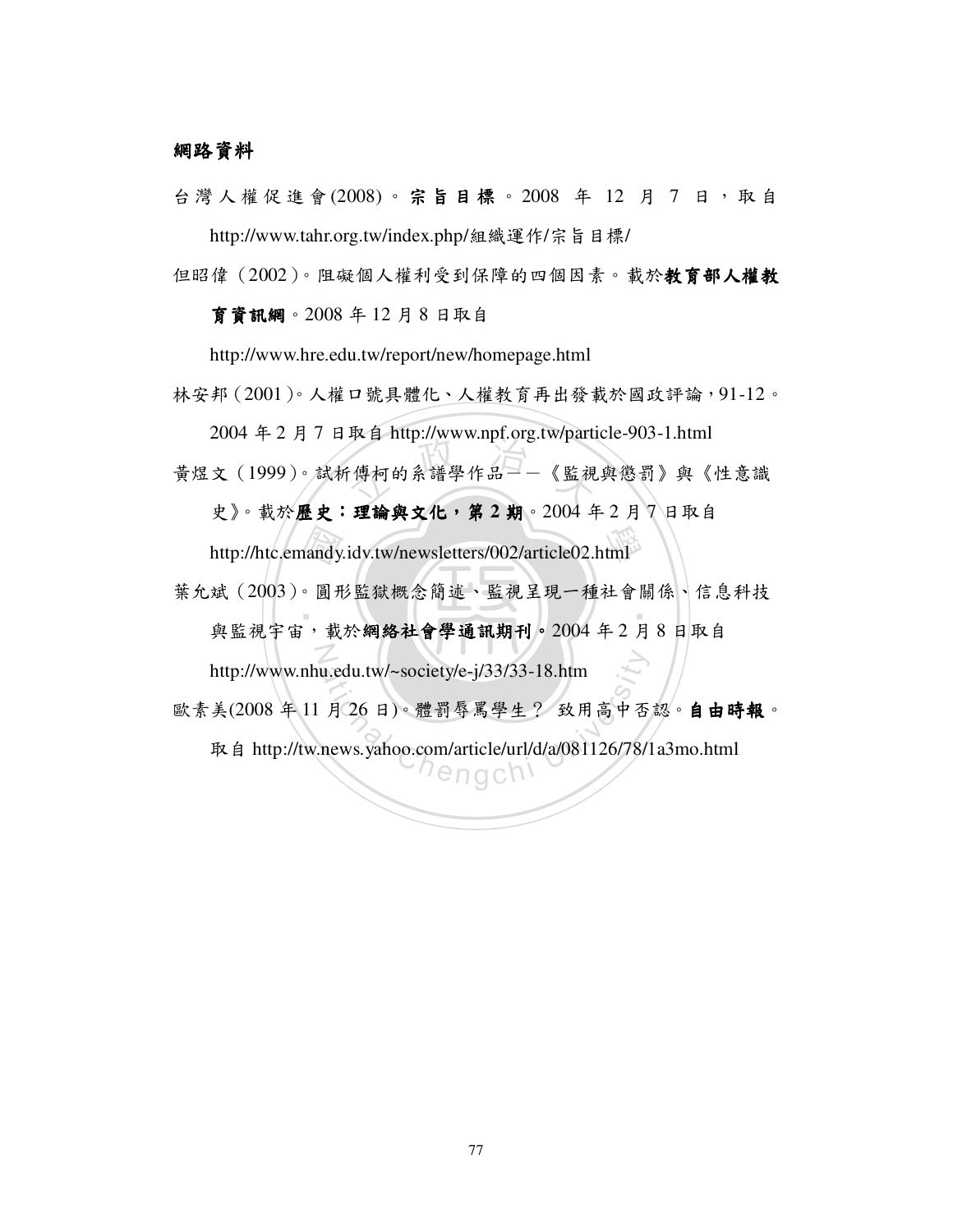## 貳、西文部分

Bauman, Z. (1991). *Modernity and holocaust*. Oxford, U.K.: The Polity Press.

Bauman, Z. (1993). *Postmodern ethics*. Oxford, U.K.: Blackwell.

- Beaulieu, A. (2006). The Hybrid Character of "Control" in the Work of Michel Foucault. In A. Beaulieu & D. Gabbard (Eds.), *Michel Foucault and Power today*. (pp. 23-34). Oxford, U.K: Lexiton.
- Nations (1945). Bernauer, J. W. (1990). *Michel Foucault's force of flight: Toward an ethics for thought*. London: Humanity Books.

Charter of the United Nations(1945).

- Dreyfus, H. L. & Rabinow, P. (1983). *Michel Foucault: Beyond structuralism*
- and hermeneutics. Chicago: The University of Chicago Press.<br>m, T. L. (1996). Michel Foucault and the Politics of Freedom.<br>U.K.: SAGE ‧ Dumm, T. L. (1996). *Michel Foucault and the Politics of Freedom*. London, U.K.: SAGE.
- N Eribon, D. (1991). *Michel Foucault*. Massachusetts: Harvard university press.
- Michel Foucault. Massachusetts: Harvard un<br>
Foucault and social dialogue: beyond fragge. Falzon, C. (1998). *Foucault and social dialogue: beyond fragmentation*. New York: Routledge.
- Foucault, M. (1975). *Surveiller et punir: Naissance de la prison* [Discipline and punish: The birth of the prison]. Paris: Gallimard.
- Foucault, M. (1983). The subject and power. In H.L. Dreyfus & P. Rabinow, (Eds.), *Michel Foucault: Beyond structuralism and hermeneutics*.

(pp. 208-226). Chicago: The University of Chicago Press.

Foucault, M. (1988a). *Madness and Civilization*:*A History of Insanity in the Age of Reason* (R. Howward Trans.). New York: Vintage Books. (Original work published 1965)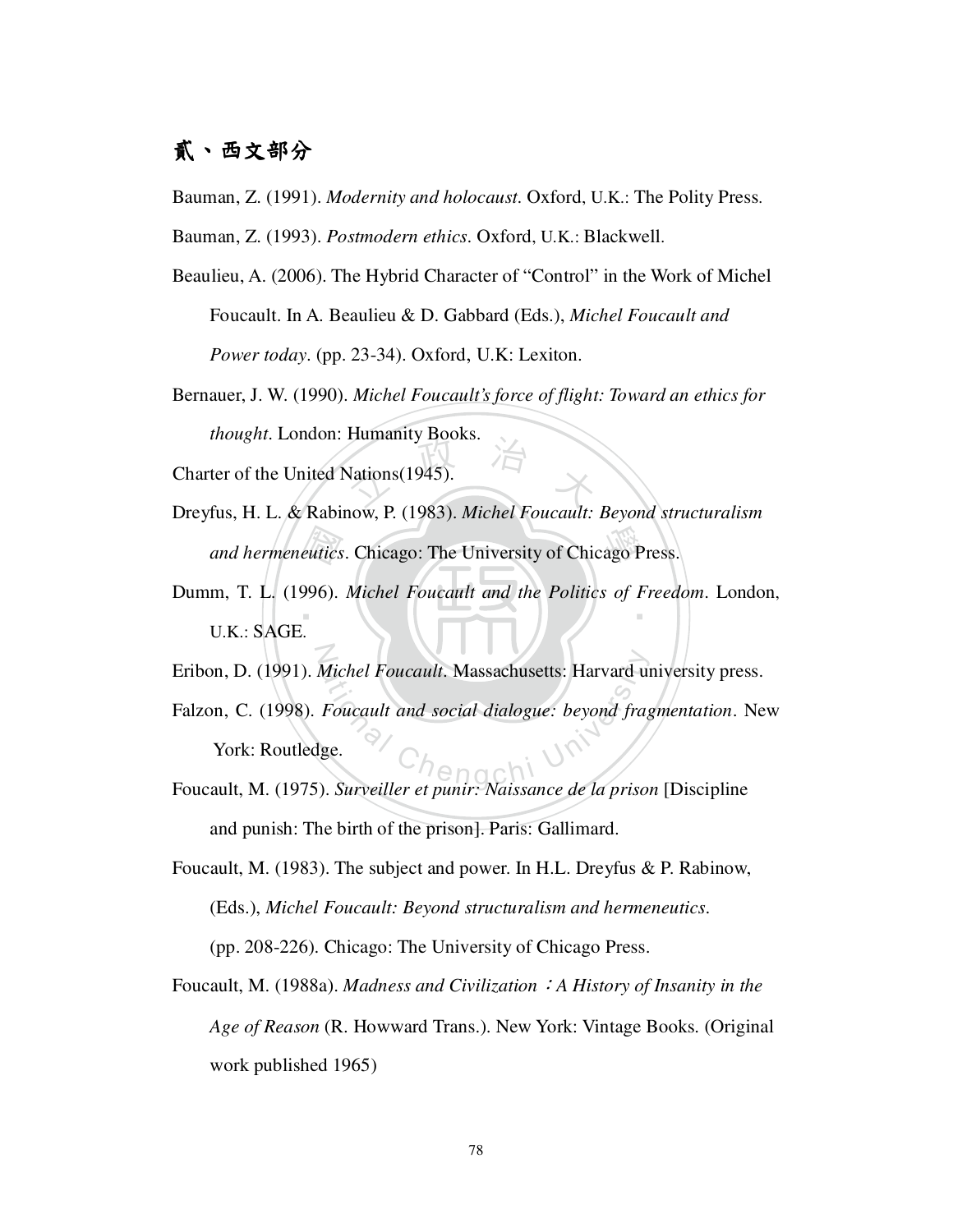- Foucault, M. (1988b). The Masked Philosopher. In L. D. Kritzman (Eds.), *Michel Foucault: Politics, Philosophy, Culture*. (pp. 323-330). NY, USA: Routledge.
- Foucault, M. (1988c). The ethic of care for the self as a practice of freedom. In J. Bernauer& D. Rasmussen (Eds.), *The Final Foucault*. (pp. 1-20). Massachusetts, USA: the MIT Press.
- University of Massachusetts Press.<br>Foucault, M. (1990). *The History of Sexuality: An Introduction* (R. House Foucault, M. (1988d). *Technologies of the self: a seminar with Michel Foucault*. L. H. Martin, H. Gutman& P. H. Hutton (Eds.). Amherst, USA: The University of Massachusetts Press.
- 
- New York: Routledge. (Original work published 1972) Trans.). New York: Vintage Books. (Original work published 1976)<br>ault, M. (1991). *The archaeology of knowledge*. (A. M. S. Smith 1<br>New York: Routledge. (Original work published 1972) Foucault, M. (1991). *The archaeology of knowledge.* (A. M. S. Smith Trans.).
- Foucault, M. (1995). *Discipline and punish: The birth of the prison* (A. Following and punish: The birth of the proposed (Oris, 2) (2<sup>nd</sup> ed.). New York: Vintage Books. (Oris) (Oris) Pedagogy of the oppressed (P. Clarke Translation Sheridan Trans.) (2<sup>nd</sup> ed.). New York: Vintage Books. (Original work published 1975)
- Freire, P(1993). *Pedagogy of the oppressed* (P. Clarke Trans.*).* New York: Continuum. (Original work published 1970)
- Freire, P. (1994). *Pedagogy of hope: reliving Pedagogy of the oppressed* (R. R. Barr Trans.)**.** New York: Continuum. (Original work published 1994)
- Gutting, G. (2001). *French philosophy in the twentieth century***.** New York: Cambridge University Press.
- Hoskin, K. (1995). The Examination, Disciplinary Power and Rational Schooling. In B. Smart (Eds.), *Michel Foucault(2): Critical Assessments*.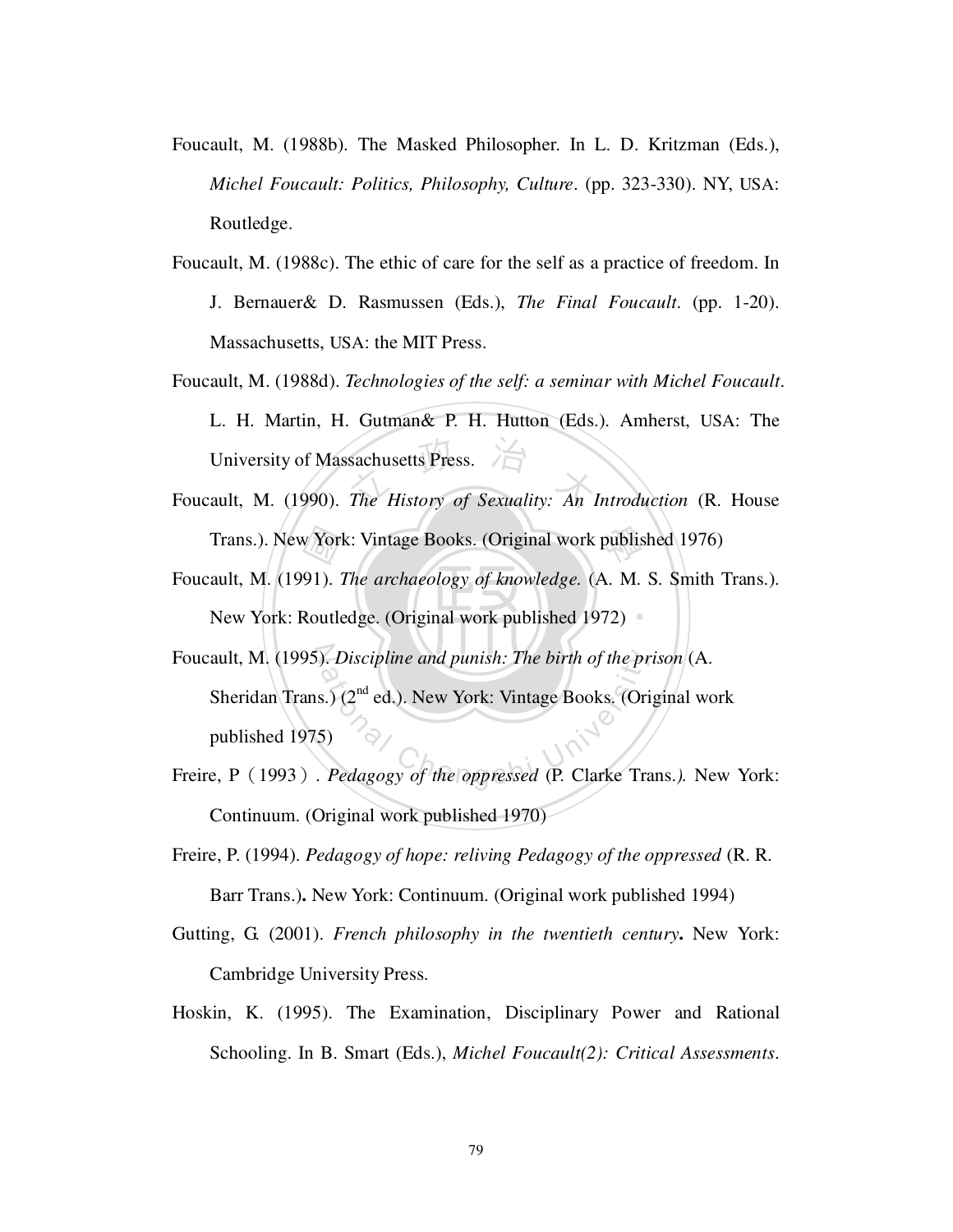(pp. 3-16). NY, USA: Routledge.

- Hutton, P. H. (1995). Foucault, Freud, and the Technologies of the Self. In B. Smart (Eds.), *Michel Foucault(2): Critical Assessments*. (pp. 157-171). NY, USA: Routledge.
- Lévinas, E. (1991). *Totality and infinity*. (A. Lingis Trans.). Boston: Kluwer Academic Publishers. (Original work published 1969)
- Lyotard, J. F. (1979). *La condition postmoderne: rapport sur le savoir*. Paris: Editions de Minuit.
- Foucault and educational resea<br>ducation discipline and kn 學 Marshall, J. D., (1990). Foucault and educational research. In S. J. Ball (Ed.), *Foucault and education* - *discipline and knowledge*. New York: Routledge.
- Netherlands: Kluwer Academic. 國 ‧ Marshall, J. D., (1996). *Michel Foucault: Personal Autonomy and Education*.
- N Mills, S. (2003). *Michel Foucault*. London, U.K.: Routledge.
- ichel Foucault. London, U.K.: Routledge.<br>Foucault: a critical introduction. Cambri<br>994). On the genealogy of morality. C. Dieth McNay, L. (1994). *Foucault: a critical introduction*. Cambridge, U.K.: Polity Press.
- Nietzsche, F. W. (1994). *On the genealogy of morality*. C. Diethe (Trans.). New York: Cambridge University Press. (Original work published 1988)
- Osler, A. & Starkey, H. (1996). *Teacher Education and Human Rights*. London: David Fulton Publishers Ltd.
- Olssen, M. (2006). *Michel Foucault: Materialism and Education*. Colorado: Paradigm.
- Patton, P. (1998). Foucault's Subject of Power. In J. Moss (Ed.), *The Later Foucault.* (pp. 64-77). London, U.K.: SAGE.